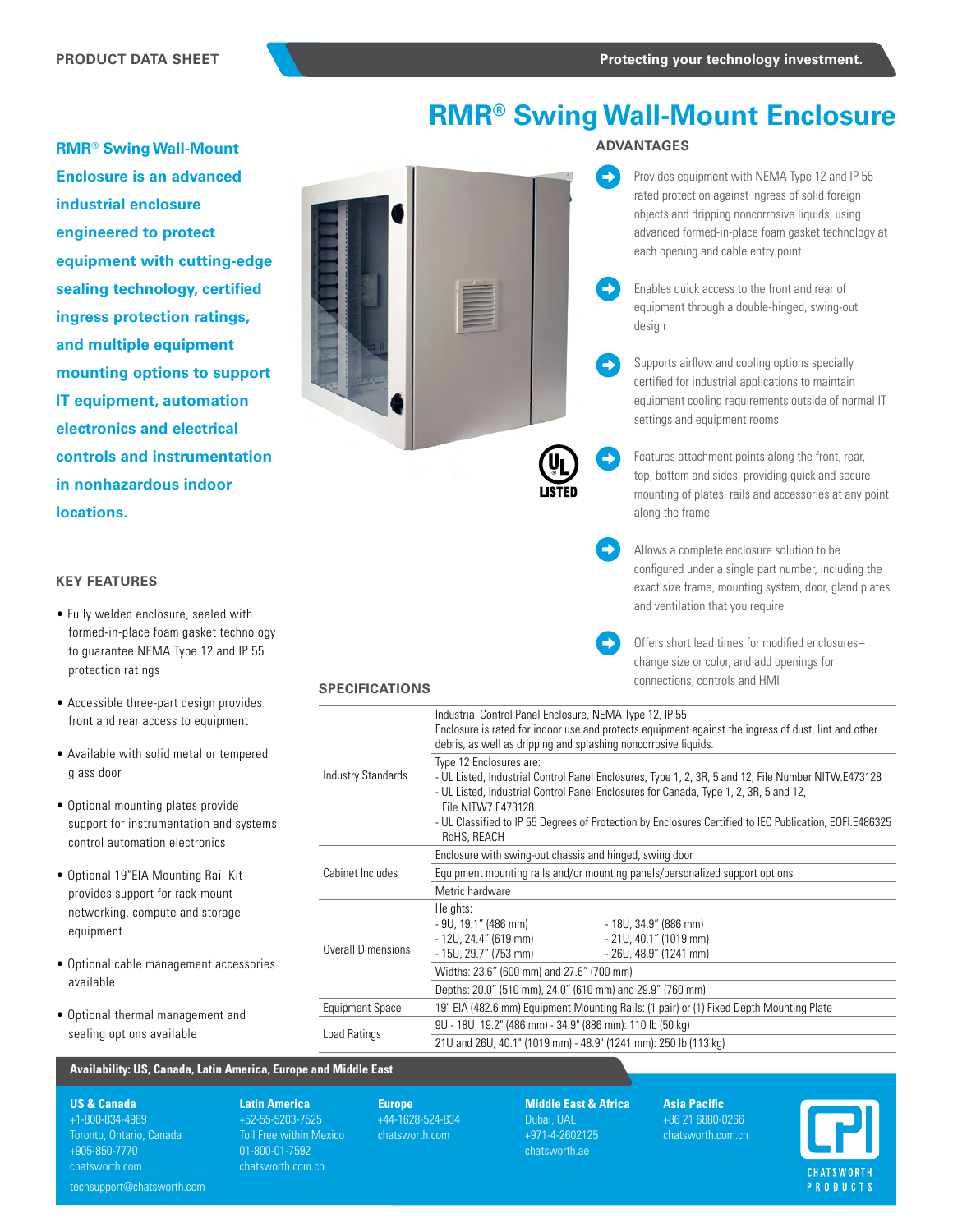# **SPECIFICATIONS**

| Materials and<br>Construction | Plates:<br>- Steel enclosure, welded construction<br>- Steel Mounting Plates and Doors, attach to enclosure with<br>hardware                                                                                                                          |
|-------------------------------|-------------------------------------------------------------------------------------------------------------------------------------------------------------------------------------------------------------------------------------------------------|
|                               | Sealing:<br>- Formed-in-place foam gaskets; metric hardware                                                                                                                                                                                           |
|                               | Door is removable and can be replaced if damaged                                                                                                                                                                                                      |
| Doors                         | Door has a Quarter-Turn Wing Knob with CH751 Keyed Lock                                                                                                                                                                                               |
|                               | Door options include:<br>- Single Solid Metal Door<br>- Single Tempered Glass Door, with high impact .25" (6 mm)<br>thick glass                                                                                                                       |
|                               | NEMA Type 12 and IEC 60529, IP 55                                                                                                                                                                                                                     |
| Certifications/<br>Compliance | All enclosures are:<br>- UL Listed, Industrial Control Panel Enclosures, Type 12, File<br>Number NITW F473128<br>- UL Listed, Industrial Control Panel<br>- UL Listed, Industrial Control Panel Enclosures for Canada,<br>Type 12, File NITW7.E473128 |
|                               | Enclosures without filter fans or air conditioners are:<br>- UL Classified, Degrees of Protection by Enclosures Certified<br>to IEC Publication, EOFI.E486325                                                                                         |
|                               | EIA-310-E (for 19"EIA equipment rails)                                                                                                                                                                                                                |
| <b>Finishes</b>               | Enclosure assembly is welded, welds are ground smooth and<br>enclosure is finished with powder coat paint                                                                                                                                             |
|                               | Color options: Black or Hammer Gray (RAL 7035)                                                                                                                                                                                                        |



Equipment mounting options include:

- Fixed Depth Mounting Plate for Rear Section

- Adjustable Depth Mounting Plate for Center Section - Multi-Mount (Square-Punched) mounting rails for Center Section

| Description                    | Wall-mounted enclosure with hinged, three-part design,<br>certified with NEMA Type 12 and IP 55 ratings to protect IT<br>automation and control equipment                                                                                                                                                                                                                                                                                                                      |
|--------------------------------|--------------------------------------------------------------------------------------------------------------------------------------------------------------------------------------------------------------------------------------------------------------------------------------------------------------------------------------------------------------------------------------------------------------------------------------------------------------------------------|
|                                | Standard design features prepunched holes in rear section for<br>use with lag bolts or machine screws                                                                                                                                                                                                                                                                                                                                                                          |
| Installation                   | Hardware washers feature gaskets and close-fit mounting<br>holes to maintain NEMA Type 12 and IP 55 ratings                                                                                                                                                                                                                                                                                                                                                                    |
|                                | Mounting brackets available                                                                                                                                                                                                                                                                                                                                                                                                                                                    |
|                                | All equipment support options are electrically bonded to the<br>frame and painted to match enclosure                                                                                                                                                                                                                                                                                                                                                                           |
|                                | Enclosures are comprised of three sections: a rear section that<br>mounts to the wall, a center section that hinges open and a<br>front door                                                                                                                                                                                                                                                                                                                                   |
|                                | Each enclosure includes (4) PEM studs on the rear of the<br>attaching a rear mounting panel                                                                                                                                                                                                                                                                                                                                                                                    |
| <b>Equipment Support</b>       | Each center section includes punched attachment points along<br>the sides spaced on 1"D (25 mm) increments and 1.75"H<br>(44.45 mm) increments                                                                                                                                                                                                                                                                                                                                 |
|                                | 19" EIA (482.6 mm) Equipment Rails:<br>- 12-24 tapped or square-punched mounting rails, 2 pairs<br>- Adjustable depth; attaches to frame or optional horizontal<br>support slides<br>- Feature 1.75" (44.45 mm) U spacing (vertical), EIA-310-E<br>Universal Hole Spacing<br>- Electrically bonded to frame<br>Rear Equipment Mounting Panel:<br>- Attaches to the rear section of the enclosure<br>Adjustable Depth Equipment Mounting Panel:<br>- Attaches to center section |
| Airflow/Ventilation            | Side Panels:<br>- Optional square-shaped fan/filter opening on each side<br>panel for quick installation access<br>- Other penetration options available upon request<br><b>Rear Section</b><br>- Solid (no ventilation)<br>- Upper and lower gland plates for fan/filter access<br>- Nonrated brushes, sized to fit in place of gland plate<br>- Other opening options available upon request                                                                                 |
|                                | Door and rear section are bonded to the center section with<br>ground jumpers                                                                                                                                                                                                                                                                                                                                                                                                  |
| Grounding/Bonding<br>Solutions | Rear section includes a two-point connection for service<br>grounding                                                                                                                                                                                                                                                                                                                                                                                                          |
|                                | Grounding wires included on all enclosures                                                                                                                                                                                                                                                                                                                                                                                                                                     |
|                                | Standard panels are solid                                                                                                                                                                                                                                                                                                                                                                                                                                                      |
| Cable Entry                    | Rear Section, top and bottom may include optional sealed<br>openings with removable solid gland plates or brushed covers<br>(brush covers change rating to NEMA Type 1)                                                                                                                                                                                                                                                                                                        |
|                                |                                                                                                                                                                                                                                                                                                                                                                                                                                                                                |
|                                | Cable tie slots located on the mounting rails                                                                                                                                                                                                                                                                                                                                                                                                                                  |
|                                | Optional Short Finger Cable Manager                                                                                                                                                                                                                                                                                                                                                                                                                                            |
| <b>Additional Accessories</b>  | <b>Optional Vertical Lashing Brackets</b>                                                                                                                                                                                                                                                                                                                                                                                                                                      |
|                                | Optional Front-to-Rear Lashing Bracket                                                                                                                                                                                                                                                                                                                                                                                                                                         |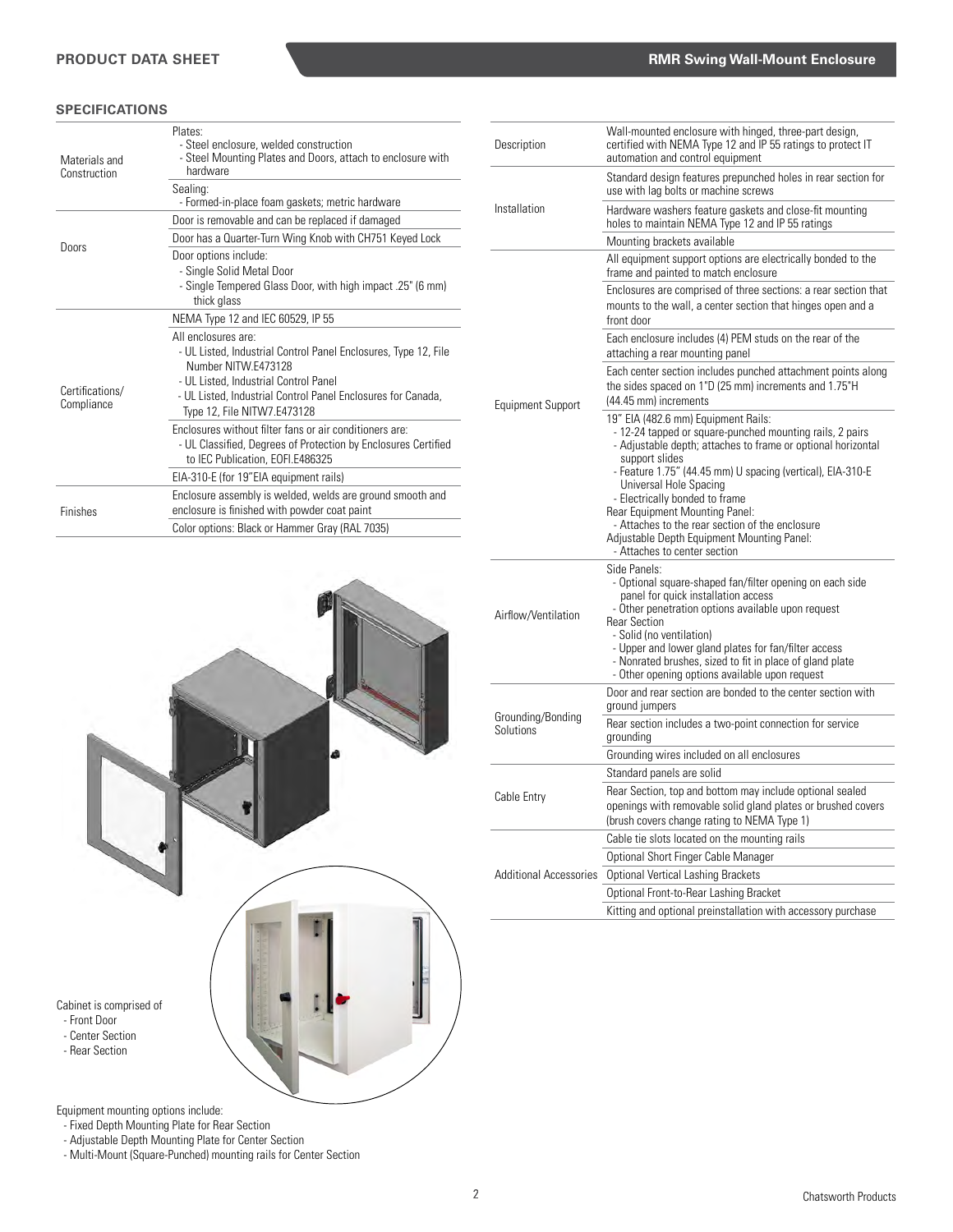# **PRODUCT INFORMATION**

## **NEMA Type 12 and IP 55 Ratings for Nonhazardous Indoor Locations**

Chatsworth Products (CPI) RMR Swing Wall-Mount Enclosure provides exceptional protection for network, communication, automation and control equipment in nonhazardous indoor locations. The RMR Swing Wall-Mount Enclosure features welded steel panels with robotically applied, formed-in-place foam gaskets and optional sealed cable entry points. These features effectively maintain the enclosure's NEMA 12 and IP 55 protection ratings, which certify that the equipment is protected from the intrusion of solid foreign objects such as dirt, dust, lint and fibers, as well as noncorrosive liquid such from dripping and light spray or splashing. The RMR Swing Wall-Mount Enclosure features a solid or windowed front door equipped with a CH751 key-latch for security purposes. The robust design of the RMR Swing Wall-Mount Enclosure protects personnel from hazardous moving parts and electrical equipment within the enclosure.

The RMR Swing Wall-Mount Enclosure is a completely sealed, solid enclosure that features many modification possibilities. Many ventilation and cooling options are available to meet airflow requirements, and multiple cable entry points and accessories are available for configuration with short lead time.

## **Accessible Three-Part Design**

The RMR Swing Wall-Mount Enclosure features a three-part design with a solid rear section, hinged center section and a solid or windowed front door, equipped with a CH751 key-latch for security purposes. The enclosure's center section enables the front portion to release, swinging away from the wall section to provide front and rear access to equipment. This allows for quick installation and maintenance, which limits the amount of time that sensitive equipment is exposed to the environment. As a security measure to prevent unauthorized access, the center section of the RMR Swing Wall-Mount Enclosure is only accessible when the front door is unlatched.

## **Expanded Equipment Support**

All RMR Enclosures feature configurations that include 19" EIA (482.6 mm) rails or mounting plates. These options ensure compatibility with a number of electronic installations that extend beyond communications and network devices to include automation and control equipment. Attachment points are punched around the interior perimeter of the frame, providing top-to-bottom, front-to-back and side-to-side mounting locations for accessories.

## **Enhanced Cable Management Options**

The RMR Fixed Wall-Mount Enclosure may be ordered with top and/or bottom cable openings that are sealed with removable gland plates for NEMA Type 12 or IP 55 protection or a brush seal, which reduces protection rating to NEMA Type 1.

Many of CPI's top-rated accessories such as Short Finger Cable Mangers and Vertical Lashing Brackets are available for the RMR Swing Wall-Mount Enclosure. In addition, a Front-to-Rear Cable Lashing Bracket has been developed for use with the RMR Swing Wall-Mount Enclosure. This new accessory attaches to the frame and aligns with each U space to provide a dedicated front-to-rear pathway, preventing high volume cabling from dropping into the U space below.

#### **Quality Airflow with Enhanced Environmental Protection**

CPI can modify the standard RMR Swing Wall-Mount Enclosure with openings for filtered fan kits or closed-loop cooling units, while maintaining the enclosure's NEMA Type 12 and IP 55 protection ratings. Filtered fan kits mount to the enclosure's side panels and are available in a range of airflow specifications and voltages. A variety of cooling unit options is available to meet the demands of indoor NEMA Type 12 applications.

# **Modified Enclosures**

CPI offers modified enclosures with short lead times. Additional sizes and colors are available. Specify a variety of openings for cable entry, controls and HMI. Select, kit or have CPI preinstall accessories, all in a manner that maintains NEMA Type 12 and IP 55 protection ratings. Contact CPI Technical Support to request a modified enclosure.

Interested in learning more about our RMR Industrial Enclosures? Call us at 800-834-4969 or email Technical Support at techsupport@chatsworth.com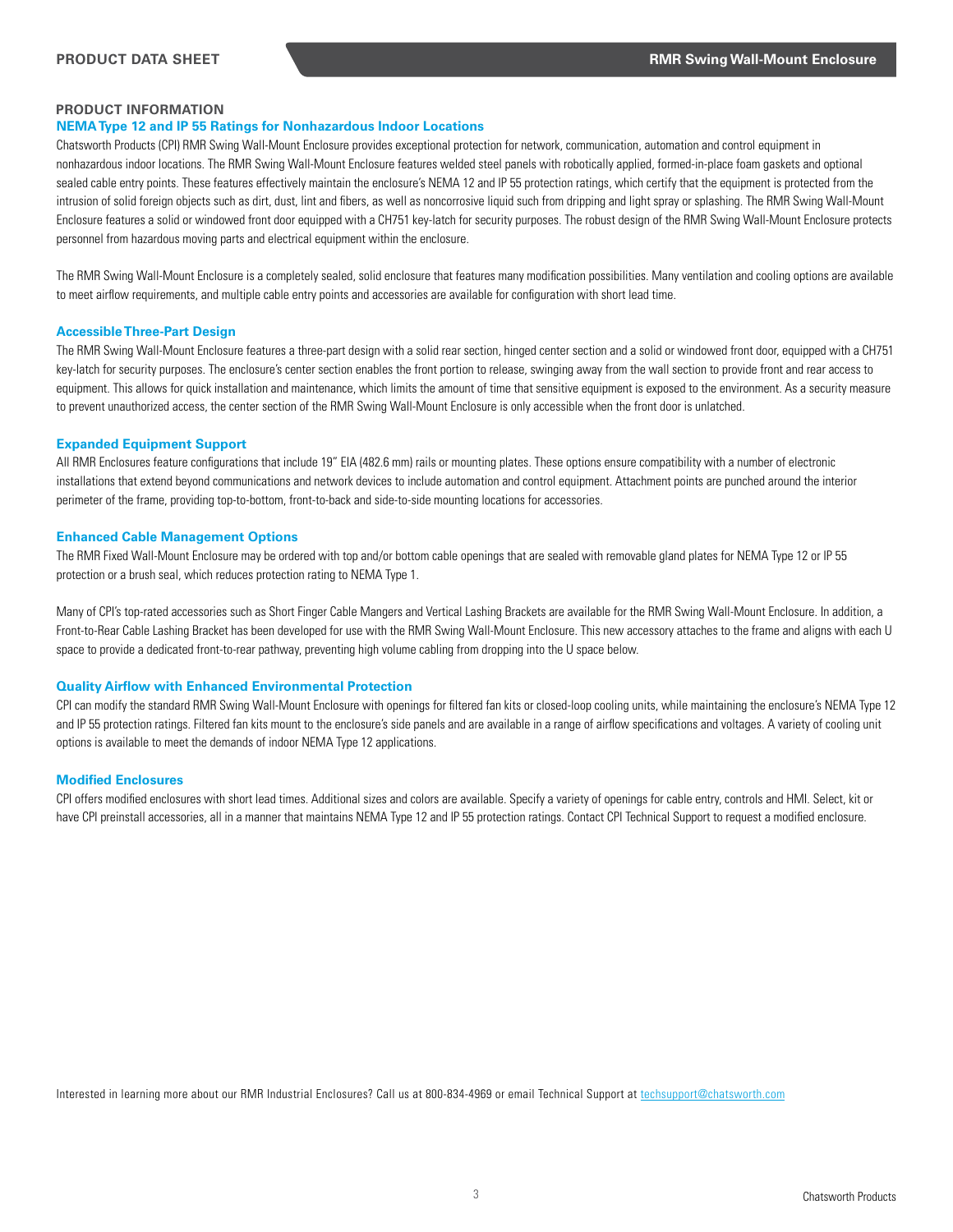# **RMR Swing Wall-Mount Enclosure Matrix:**





For the full line of enclosure configurations, use the RMR Product Designer at [www.](http://chatsworth.com/industrial-enclosures)chatsworth.com/product-designer. For additional assistance, contact Technical Support at 800-843-4969.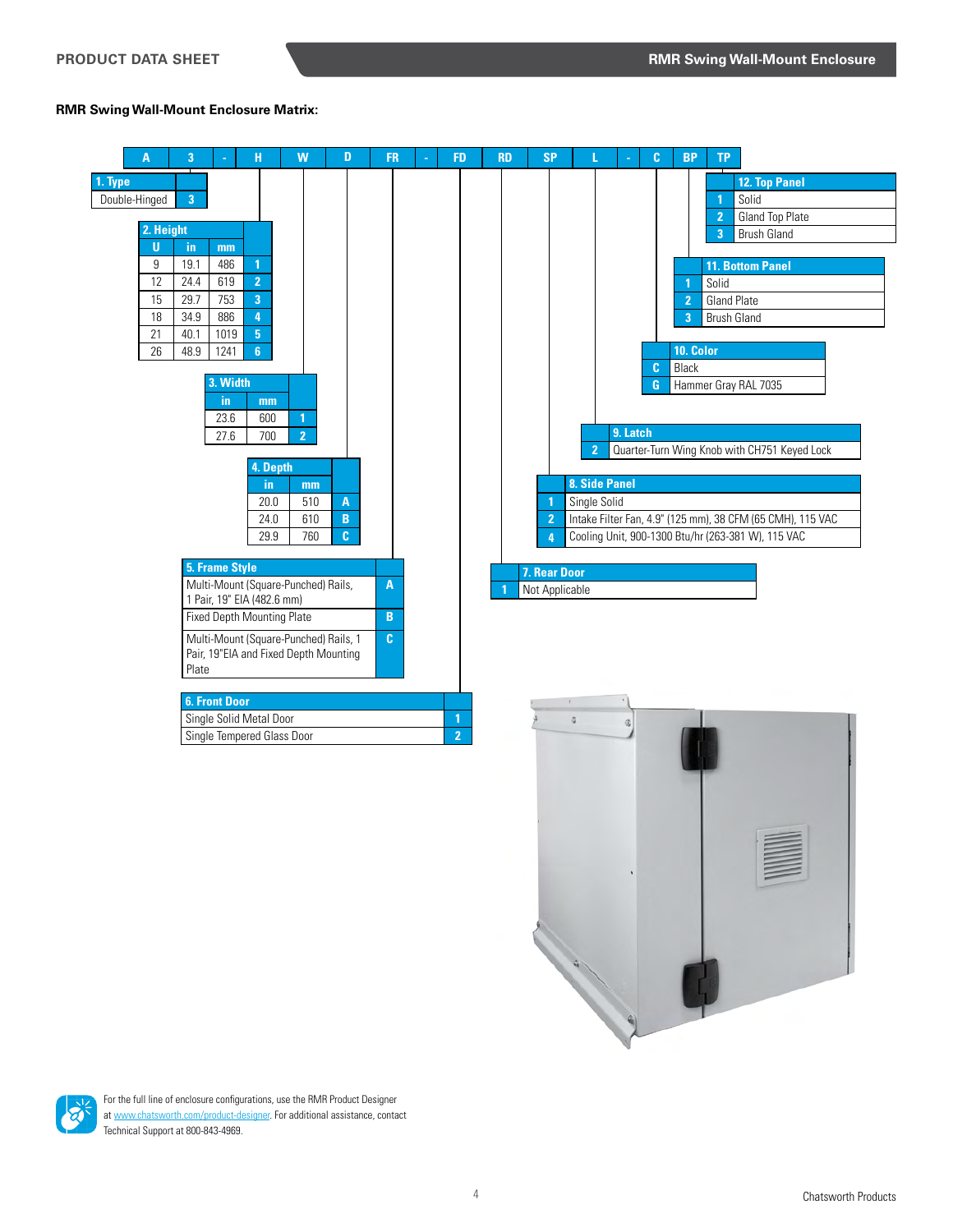

#### **Mounting Plates for RMR Wall-Mount Enclosure Systems**

Mounting Plates are flat panels that provide a way of attaching a variety of network, automation or control equipment devices into the enclosure for flexible support configurations.

- Fixed Mounting Plates are solid metal panels that are installed in a side-to-side orientation at the rear of the enclosure onto the back of the frame and can be ordered with the enclosure
- Adjustable Mounting Plates are solid metal panels that attach in a side-to-side orientation in the middle section of the enclosure and can be adjusted in depth by oneinch increments and are ordered as accessories

| <b>RMR Wall-Mount Enclosure Fixed Depth Mounting Plate</b> |            |                                                                    |           |                              |                                  |
|------------------------------------------------------------|------------|--------------------------------------------------------------------|-----------|------------------------------|----------------------------------|
| <b>Part Number</b><br><b>Enclosure Width</b><br>in (mm)    |            | <b>Plate</b><br><b>Enclosure</b><br><b>Height</b><br><b>Height</b> |           | <b>Plate</b><br><b>Width</b> | <b>Shipping</b><br><b>Weight</b> |
| 23.6 (600)                                                 | 27.6 (700) | in (mm)                                                            | in (mm)   | in (mm)                      | $Ib$ (kg)                        |
| 37075-X01                                                  | 37075-X31  | 19.1 (486)                                                         | 14 (356)  | ₩                            | 15(6.9)                          |
| 37075-X04                                                  | 37075-X34  | 24.4 (619)                                                         | 20 (508)  | ₩                            | 19 (8.7)                         |
| 37075-X05                                                  | 37075-X35  | 26.1 (664)                                                         | 21 (534)  | ¥                            | 20(9.1)                          |
| 37075-X07                                                  | 37075-X37  | 29.7 (753)                                                         | 25 (635)  | ₩                            | 22 (10.0)                        |
| 37075-X10                                                  | 37075-X40  | 34.9 (886)                                                         | 30 (762)  | ₩                            | 26 (11.8)                        |
| 37075-X13                                                  | 37075-X43  | 40.1 (1019)                                                        | 35 (889)  | ₩                            | 30(13.7)                         |
| 37075-X18                                                  | 37075-X48  | 48.9 (1241)                                                        | 44 (1118) | ₩                            | 36 (16.4)                        |

*X=Color; C=Black, G=Hammer Gray. \*Plate width is 20"W (508 mm) for 23.6"W (600 mm) enclosures and 24"W (610 mm) for 27.6"W (700 mm) enclosures. \*Shipping weights are for 27.6"W (700 mm) models.*

| <b>RMR Wall-Mount Enclosure Adjustable Depth Mounting Plate</b> |            |                                              |                                          |                                           |                                                   |  |
|-----------------------------------------------------------------|------------|----------------------------------------------|------------------------------------------|-------------------------------------------|---------------------------------------------------|--|
| <b>Part Number</b><br><b>Enclosure Width</b><br>in (mm)         |            | <b>Enclosure</b><br><b>Height</b><br>in (mm) | <b>Plate</b><br><b>Height</b><br>in (mm) | <b>Plate</b><br><b>Width</b><br>in $(mm)$ | <b>Shipping</b><br><b>Weight</b><br>$Ib$ ( $kg$ ) |  |
| 23.6 (600)                                                      | 27.6 (700) |                                              |                                          |                                           |                                                   |  |
| 37076-X01                                                       | 37076-X31  | 19.1 (486)                                   | 14 (356)                                 | ₩                                         | 15(6.9)                                           |  |
| 37076-X04                                                       | 37076-X34  | 24.4 (619)                                   | 20 (508)                                 | ₩                                         | 19(8.7)                                           |  |
| 37076-X07                                                       | 37076-X37  | 29.7 (753)                                   | 25 (635)                                 | ₩                                         | 22(10.0)                                          |  |
| 37076-X10                                                       | 37076-X40  | 34.9 (886)                                   | 30 (762)                                 | ₩                                         | 26 (11.8)                                         |  |
| 37076-X13                                                       | 37076-X43  | 40.1 (1019)                                  | 35 (889)                                 | ₩                                         | 30(13.7)                                          |  |
| 37076-X18                                                       | 37076-X48  | 48.9 (1241)                                  | 44 (1118)                                | ₩                                         | 36(16.4)                                          |  |

*X=Color; C=Black, G=Hammer Gray. \*Plate width is 20"W (508 mm) for 23.6"W (600 mm) enclosures and 24"W (610 mm) for 27.6"W (700 mm) enclosures. \*Shipping weights are for 27.6"W (700 mm) models.*



# **RMR Quick Wall-Mounting Kit**

RMR Quick Wall-Mounting Kit features a cleat design that allows for quick and easy mounting of the RMR Wall-Mount Enclosure.

| Part<br><b>Number</b> | <b>Width</b><br>in (mm) | <b>Shipping</b><br>Weight<br>$Ib$ ( $kq$ ) |
|-----------------------|-------------------------|--------------------------------------------|
| 37045-X01             | 24 (610)                | 12(5.5)                                    |
| 37045-X05             | 28 (712)                | 13(5.9)                                    |

*X=color: C=Black, G=Hammer Gray.* 

## **Equipment Mounting Rails**

Equipment Mounting Rails provide support for 19"EIA (482.6 mm) rack-mount equipment and can be ordered with the enclosure

- Attach to the frame of the enclosure
- Adjustable-depth, supports 19" EIA (482.6 mm) rack-mount equipment
- Universal (vertical) hole pattern, 1U are 1.75"H (44.45 mm)
- 12-24 tapped for screws or multi-mount (squarepunched) for cage nuts
- Electrically bonded to the enclosure frame

| <b>RMR Wall-Mount Enclosure 19" EIA Multi-Mount</b><br>(Square-Punched) Rails |            |                                   |                             |                                  |  |
|-------------------------------------------------------------------------------|------------|-----------------------------------|-----------------------------|----------------------------------|--|
| <b>Part Number</b><br><b>Enclosure Width</b><br>in (mm)                       |            | <b>Enclosure</b><br><b>Height</b> | <b>Rack</b><br><b>Mount</b> | <b>Shipping</b><br><b>Weight</b> |  |
| 23.6 (600)                                                                    | 27.6 (700) | in (mm)                           | Space (U)                   | $Ib$ ( $kq$ )                    |  |
| 37065-X01                                                                     | 37065-X31  | 19.1 (486)                        | 9                           | 6(2.8)                           |  |
| 37065-X04                                                                     | 37065-X34  | 24.4 (619)                        | 12                          | 7(3.2)                           |  |
| 37065-X07                                                                     | 37065-X37  | 29.7 (753)                        | 15                          | 8(3.7)                           |  |
| 37065-X10                                                                     | 37065-X40  | 34.9 (886)                        | 18                          | 8(3.7)                           |  |
| 37065-X13                                                                     | 37065-X43  | 40.1 (1019)                       | 21                          | 9(4.1)                           |  |
| 37065-X18                                                                     | 37065-X48  | 48.9 (1241)                       | 26                          | 10(4.6)                          |  |

*X= Color; C= Black and G= Hammer Gray. Shipping weight is for 27.6"W (700 mm) models.*

| <b>RMR Wall-Mount Enclosure 19" EIA 12-24 Tapped Rails</b>                          |           |                                              |                                          |                                                   |
|-------------------------------------------------------------------------------------|-----------|----------------------------------------------|------------------------------------------|---------------------------------------------------|
| <b>Part Number</b><br><b>Enclosure Width</b><br>in (mm)<br>27.6 (700)<br>23.6 (600) |           | <b>Enclosure</b><br><b>Height</b><br>in (mm) | <b>Rack</b><br><b>Mount</b><br>Space (U) | <b>Shipping</b><br><b>Weight</b><br>$Ib$ ( $kq$ ) |
| 37067-001                                                                           | 37067-031 | 19.1 (486)                                   | 9                                        | 6(2.8)                                            |
| 37067-004                                                                           | 37067-034 | 24.4 (619)                                   | 12                                       | 7(3.2)                                            |
| 37067-007                                                                           | 37067-037 | 29.7 (753)                                   | 15                                       | 8(3.7)                                            |
| 37067-010                                                                           | 37067-040 | 34.9 (886)                                   | 18                                       | 8(3.7)                                            |
| 37067-013                                                                           | 37067-043 | 40.1 (1019)                                  | 21                                       | 9(4.1)                                            |
| 37067-018                                                                           | 37067-048 | 48.9 (1241)                                  | 26                                       | 10(4.6)                                           |

*Finish is Brushed Aluminum. Shipping weight is for 27.6"W (700 mm) models.*



#### **RMR Wall-Mount Enclosure Lag Bolt Mounting Kit**

Lag Bolt Mounting Kit includes (6) M8 x 40 mm Lag Bolts and Sealing Washers for attaching the enclosure to a plywood back board.

| <b>Part Number</b> | <b>Shipping Weight</b><br>$Ib$ ( $kq$ ) |  |
|--------------------|-----------------------------------------|--|
| 37049-001          | 3(1.4)                                  |  |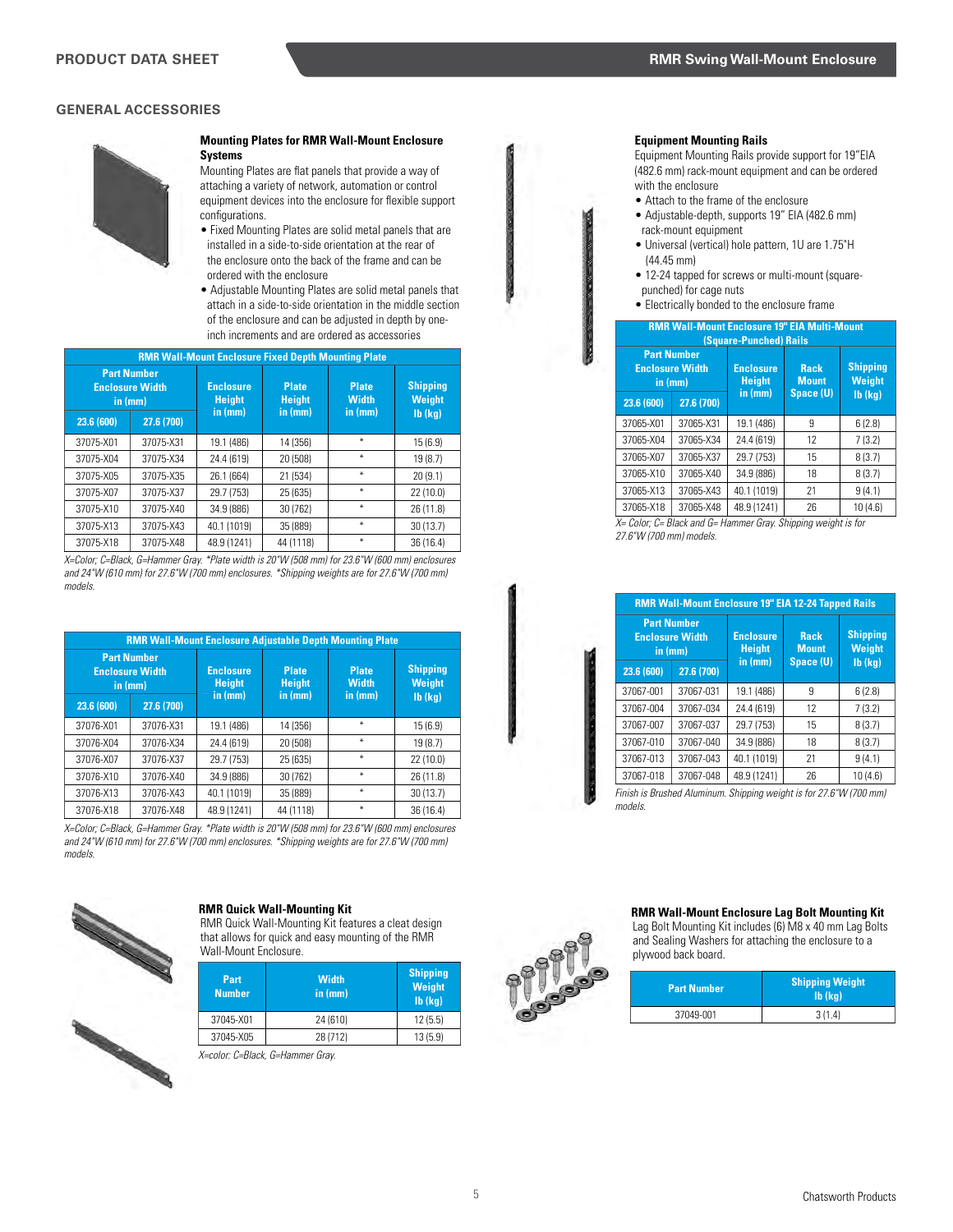# **CABLE MANAGEMENT**



#### **RMR Wall-Mount Enclosure Short Finger Cable Manager**

Short Finger Cable Manager is a T-shaped cable guide that creates a pathway for cables next to the rail for better organization. Use it with Front-to-Rear Lashing Bracket for optimum performance.

- Attaches to and adjusts with mounting rails
- Passes up to 24 cables per U space through openings on Short Finger Cable Manager
- Includes: Finger Cable Manager and installation hardware
- Material: Steel panels, plastic guides and latches

| Part<br><b>Number</b> | <b>Enclosure</b><br><b>Height</b><br>in (mm) | <b>Rack-Mount</b><br><b>Space</b><br>(U) | <b>Shipping</b><br><b>Weight</b><br>$Ib$ ( $kg$ ) |
|-----------------------|----------------------------------------------|------------------------------------------|---------------------------------------------------|
| 37086-X01             | 19.1 (486)                                   | 9                                        | 5(2.3)                                            |
| 37086-X04             | 24.4 (619)                                   | 12                                       | 5(2.3)                                            |
| 37086-X07             | 29.7 (753)                                   | 15                                       | 5(2.3)                                            |
| 37086-X10             | 34.9 (886)                                   | 18                                       | 6(2.7)                                            |
| 37086-X13             | 40.1 (1019)                                  | 21                                       | 6(2.7)                                            |
| 37086-X18             | 48.9 (1241)                                  | 26                                       | 7(3.2)                                            |

*X= Color; C= Black and G= Hammer Gray.* 



#### **RMR Wall-Mount Enclosure Vertical Lashing Bracket**

Vertical Cable Lashing Bracket creates a simple, separate vertical pathway for a small bundle of cables and has multiple slots for CPI Saf-T-Grip® Straps or tie wraps to secure cables to the bracket.

- May be installed in front of or behind the equipment mounting rails or on either side of the cabinet frame
- An array of slots compatible with zip-ties or Saf-T-Grip Cable Management Straps
- Bracket is 1.6"W (41 mm)
- Includes: Brackets, installation hardware; order Saf-T-Grips or cable ties separately
- Material: Steel
- **Electrically bonded to the enclosure frame**

| Part<br><b>Number</b> | <b>Height</b><br>in (mm) | <b>Shipping</b><br><b>Weight</b><br>$Ib$ ( $kg$ ) |
|-----------------------|--------------------------|---------------------------------------------------|
| 37082-X01             | 19.1 (486)               | 4(1.5)                                            |
| 37082-X04             | 24.4 (619)               | 5(2.3)                                            |
| 37082-X07             | 29.7 (753)               | 5(2.3)                                            |
| 37082-X10             | 34.9 (886)               | 5(2.3)                                            |
| 37082-X13             | 40.1 (1019)              | 6(2.8)                                            |
| 37082-X18             | 48.9 (1241)              | 6(2.8)                                            |

*X= Color; C= Black and G= Hammer Gray.* 



## **RMR Swing Wall-Mount Enclosure Front-To-Back Rear Cable Lashing Bracket**

Front to Rear Cable Lashing Bracket routes high volumes of cables from front-to-rear of the cabinet, preventing cabling from invading the U space below the cable run.

- Attaches to the frame to provide a dedicated front to rear pathway
- Includes: Trough and installation hardware
- Material: Steel bracket

| Part<br><b>Number</b> | <b>Depth</b><br>in (mm) | <b>Shipping</b><br>Weight<br>$Ib$ ( $kq$ ) |
|-----------------------|-------------------------|--------------------------------------------|
| 37084-X01             | 20.0 (510)              | 4(1.5)                                     |
| 37084-X02             | 24.0 (610)              | 4(1.5)                                     |
| 37084-X03             | 29.9 (760)              | 5(2.3)                                     |

*X= Color; C= Black and G= Hammer Gray.* 

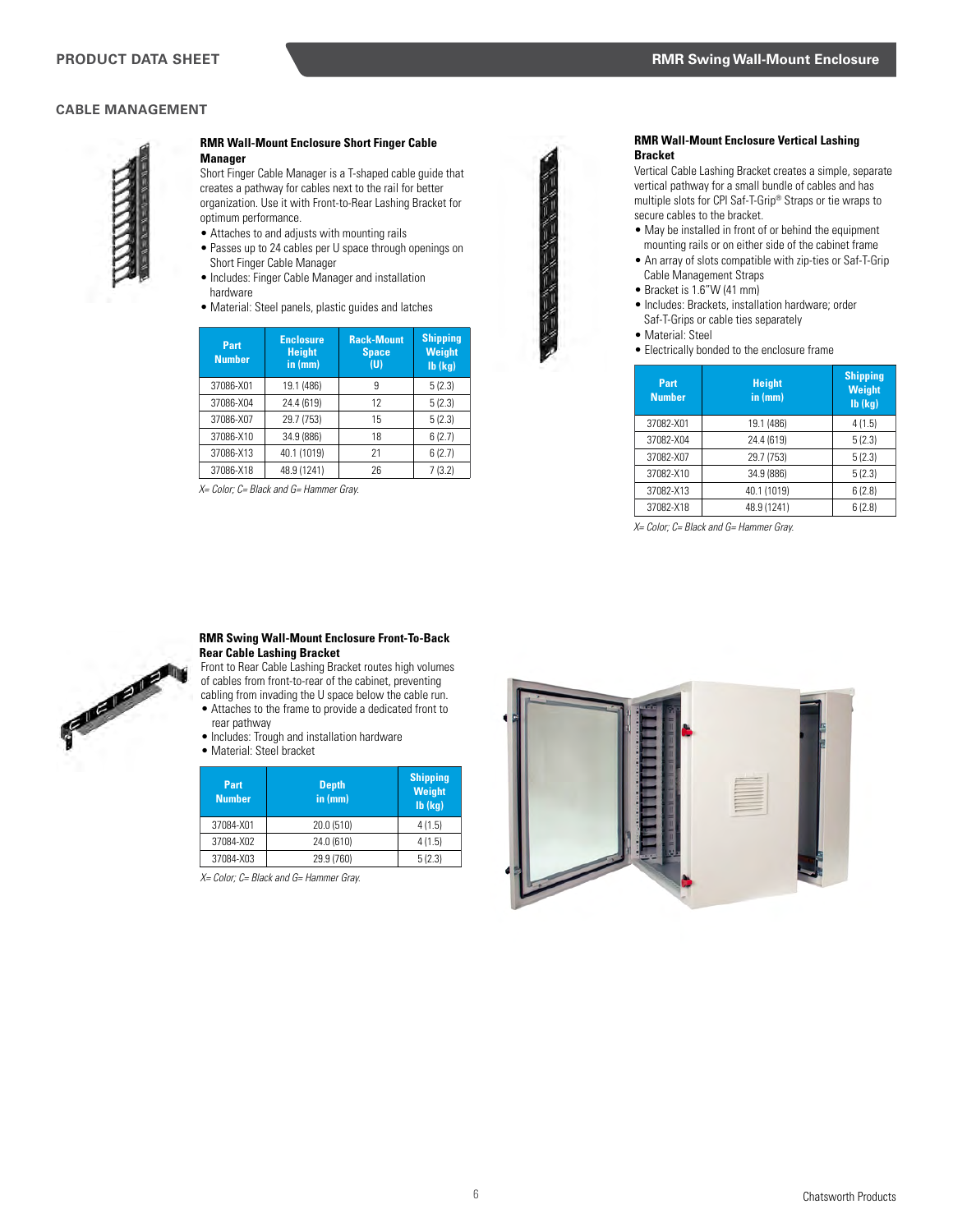## **GROUNDING AND BONDING**



**RMR Wall-Mount Enclosure Grounding Lug Kit**

Grounding Lug Kit includes a Two-Hole Compression Lug sized for a #6 AWG conductor with .375" (9.5 mm) holes spaced on 1" (25.4 mm) centers and mounting hardware. Attaches to the RMR Wall-Mount Enclosure frame to provide a bonding point for the enclosure.

| Part<br><b>Number</b> | <b>Description</b> | <b>Shipping</b><br><b>Weight</b><br>$Ib$ ( $kq$ ) |
|-----------------------|--------------------|---------------------------------------------------|
| 37009-001             | Ground Lug         | 2(0.9)                                            |

#### **RMR Wall-Mount Enclosure Busbar Kit**

Busbar Kit includes a 19"L (482.6 mm), 3/4"H (19.1 mm), 3/16" thick (4.8 mm) hard-drawn electrolytic tough pitch 110 alloy copper bar with eight #6-32 tapped lug mounting holes on 1" (25.4 mm) centers, two insulators and mounting hardware. Attaches to the RMR Wall-Mount Enclosures on the back panel and provides a common bonding point

| <b>Description</b> | <b>Shipping</b><br>Weight<br>$Ib$ ( $kq$ ) |
|--------------------|--------------------------------------------|
| <b>Busbar Kit</b>  | 4(1.9)                                     |
|                    |                                            |



#### **SEALING ACCESSORIES**



**Roxtec Sealing Systems for RMR Enclosure Systems**  Roxtec sealing solutions maintain the enclosure's NEMA Type 12 and IP 55 protection ratings around cable openings.

- Compact seals provide equipment protection against water, dust, insects and rodents
- Two-piece grommet assembly includes a frame and multidiameter modules that seal around cables
- Each grommet includes several modules to pass multiple cables of various diameters

| Part<br><b>Number</b> | <b>Roxtec Model Cutout Size</b><br>Frame/<br><b>Modules</b> | <b>Width</b><br>in $(mm)$ | <b>Depth</b><br>in (mm) | $#$ of<br><b>Cables</b> | <b>Cable Diameter</b><br><b>Range</b><br>in (mm) | <b>Shipping</b><br><b>Weight</b><br>$Ib$ ( $kq$ ) |
|-----------------------|-------------------------------------------------------------|---------------------------|-------------------------|-------------------------|--------------------------------------------------|---------------------------------------------------|
| 37912-001             | ComSeal 10/10                                               | 2.2(56)                   | 5.8(149)                | 20                      | $.138 - .650(3.5 - 16.5)$                        | 4(1.9)                                            |
| 37913-001             | ComSeal 15/3                                                | 2.4(61)                   | 7.6 (195)               | 3                       | $(1.102 - 1.693(28 - 43))$                       | 4(1.9)                                            |
| 37914-001             | ComSeal 16/16                                               | 2.2(56)                   | 8.2(209)                | 16                      | $.138 - .650(3.5 - 16.5)$                        | 4(1.9)                                            |
| 37915-001             | ComSeal 32/32                                               | 4.0(103)                  | 8.2(209)                | 32                      | $.138 - .650(3.5 - 16.5)$                        | 5(2.3)                                            |
|                       |                                                             |                           | <b>RMR Gland Seal</b>   |                         |                                                  |                                                   |
| 37916-001             | RG M63/4                                                    | $2.5(63)$ Ø               | .157(4)                 | 4                       | $.138 - .650(3.5 - 16.5)$                        | 4(1.9)                                            |
| 37917-001             | RG M63/9                                                    | $2.5(63)$ Ø               | .157(4)                 | 9                       | $.138 - .650(3.5 - 16.5)$                        | 4(1.9)                                            |

*Note: On ComSeal, allow a 15 mm clearance around the cutout for securing the grommet to the enclosure. On RG M63, allow a 10 mm diameter space around the cutout for securing the grommet. The ComSeal frame is .59"H (15 mm). The RG M63 frame is 2 "H (51.5 mm). Refer to installation instructions for exact cutout dimensions.*



#### **RMR Wall-Mount Enclosure Brush Cable Entry Grommet**

When NEMA Type 12 and IP 55 protection ratings are not essential, Brush Cable Entry Grommet helps block some dust and particles from entering through cable access holes, while providing easier access to cables. Place

grommets at the bottom openings for optimum protection. • Material: Metal backed strip brush, nylon bristles with EPDM layer, blastic brush holder

| Part<br><b>Number</b> | <b>Enclosure</b><br><b>Width</b><br>in $(mm)$ | <b>Opening</b><br><b>Size</b><br><b>Width</b><br>in $(mm)$ | <b>Opening</b><br><b>Size</b><br><b>Depth</b><br>$\overline{\mathsf{in}(\mathsf{mm})}$ | <b>Shipping</b><br>Weight<br>$Ib$ ( $kq$ ) |
|-----------------------|-----------------------------------------------|------------------------------------------------------------|----------------------------------------------------------------------------------------|--------------------------------------------|
| 37097-001             | 23.6 (600)                                    | 20.9 (532)                                                 | 3.5(89)                                                                                | 4(1.9)                                     |
| 37097-005             | 27.6 (700)                                    | 20.9 (532)                                                 | 3.5(89)                                                                                | 4(1.9)                                     |

#### **RMR EPDM Snap-In Liquid Tight Grommet**

Snap-In Liguid Tight Grommet keeps liquids from leaking through cable openings

- Meets NEMA Type 12 and IP 55 protection ratings
- Accepts a single cable with diameter range 1.06"-1.38" (27-35 mm)
- Knock-out panel opening should be 1.98" (50 mm)
- Fits panel thickness range 0.05"-0.20" (1.3-5.1 mm)

| <b>Part Number</b> | <b>Shipping Weight</b><br>$Ib$ ( $kq$ ) |  |
|--------------------|-----------------------------------------|--|
| 37115-001          | 4(1.9)                                  |  |

#### **THERMAL MANAGEMENT ACCESSORIES**

Thermal Management Accessories are ordered as service parts when selecting the enclosure. See enclosure ordering table on Page 4 for options.